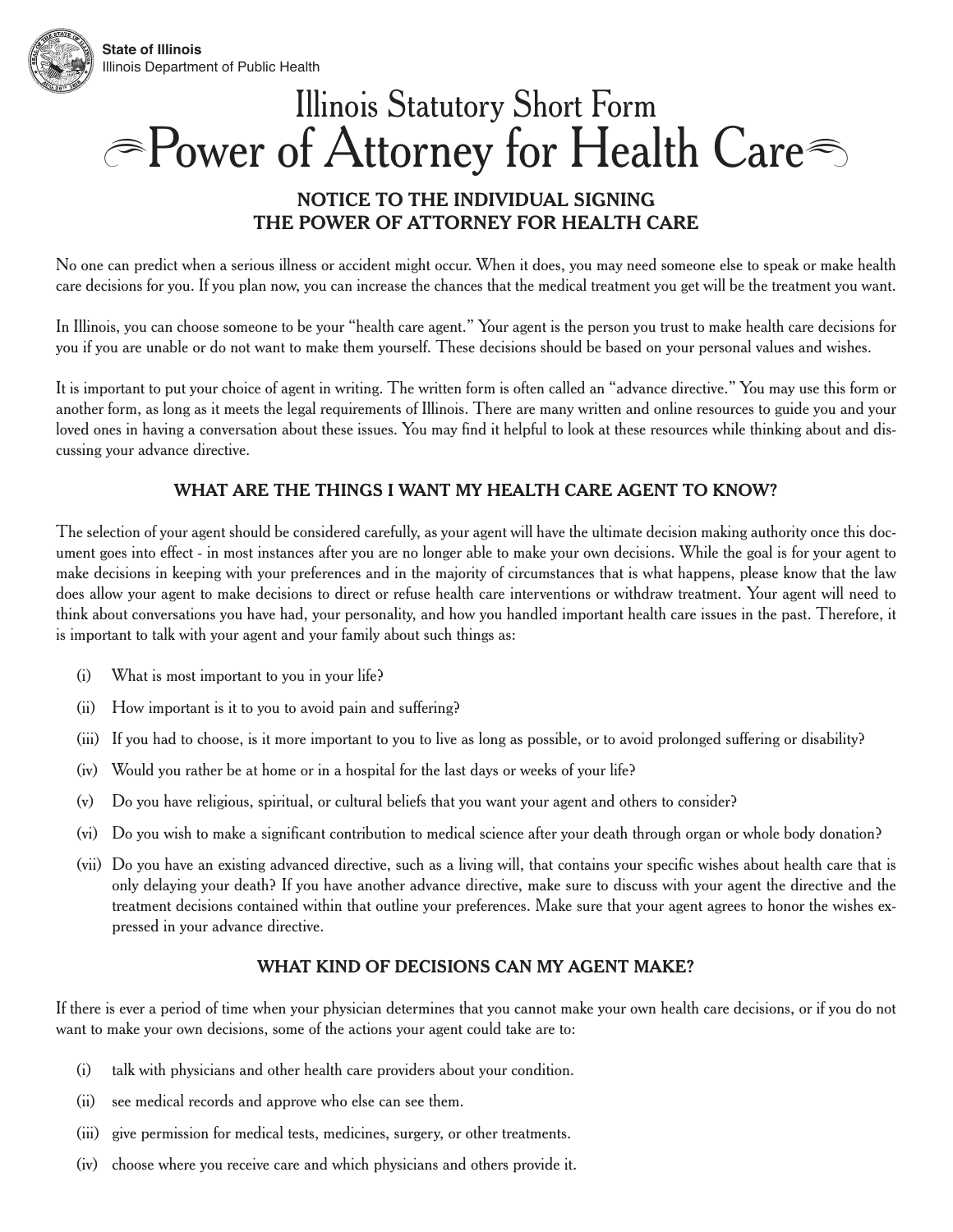- (v) decide to accept, withdraw, or decline treatments designed to keep you alive if you are near death or not likely to recover. You may choose to include guidelines and/or restrictions to your agent's authority.
- (vi) agree or decline to donate your organs or your whole body if you have not already made this decision yourself. This could include donation for transplant, research, and/or education. You should let your agent know whether you are registered as a donor in the First Person Consent registry maintained by the Illinois Secretary of State or whether you have agreed to donate your whole body for medical research and/or education.
- (vii) decide what to do with your remains after you have died, if you have not already made plans.
- (viii) talk with your other loved ones to help come to a decision (but your designated agent will have the final say over your other loved ones).

Your agent is not automatically responsible for your health care expenses.

### **WHO SHOULD I CHOOSE TO BE MY HEALTH CARE AGENT?**

Your agent will have the responsibility to make medical treatment decisions, even if other people close to you might urge a different decision. The selection of your agent should be done carefully, as he or she will have ultimate decision-making authority for your treatment decisions once you are no longer able to voice your preferences. Choose a family member, friend, or other person who:

- (i) is at least 18 years old;
- (ii) knows you well;
- (iii) you trust to do what is best for you and is willing to carry out your wishes, even if he or she may not agree with your wishes;
- (iv) would be comfortable talking with and questioning your physicians and other health care providers;
- (v) would not be too upset to carry out your wishes if you became very sick; and
- (vi) can be there for you when you need it and is willing to accept this important role.

### **WHAT IF MY AGENT IS NOT AVAILABLE OR IS UNWILLING TO MAKE DECISIONS FOR ME?**

If the person who is your first choice is unable to carry out this role, then the second agent you chose will make the decisions; if your second agent is not available, then the third agent you chose will make the decisions. The second and third agents are called your successor agents and they function as back-up agents to your first choice agent and may act only one at a time and in the order you list them.

### **WHAT WILL HAPPEN IF I DO NOT CHOOSE A HEALTH CARE AGENT?**

If you become unable to make your own health care decisions and have not named an agent in writing, your physician and other health care providers will ask a family member, friend, or guardian to make decisions for you. In Illinois, a law directs which of these individuals will be consulted. In that law, each of these individuals is called a "surrogate".

There are reasons why you may want to name an agent rather than rely on a surrogate:

- (i) The person or people listed by this law may not be who you would want to make decisions for you.
- (ii) Some family members or friends might not be able or willing to make decisions as you would want them to.
- (iii) Family members and friends may disagree with one another about the issue being decided.
- (iv) Under some circumstances, a surrogate may not be able to make the same kinds of decisions that an agent can make.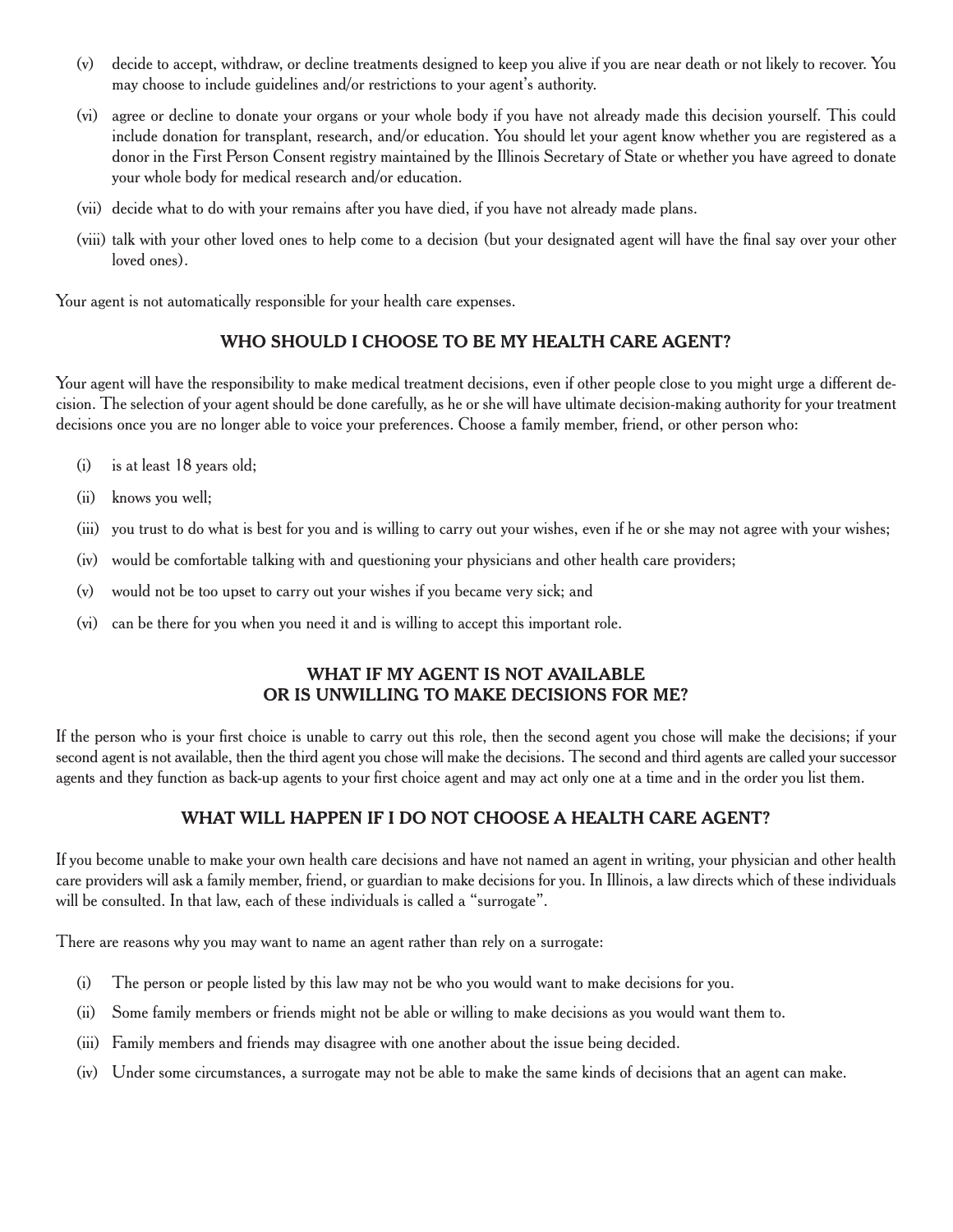### **WHAT IF THERE IS NO ONE AVAILABLE WHO I TRUST TO BE MY AGENT?**

In this situation, it is especially important to talk to your physician and other health care providers and create written guidance about what you want or do not want, in case you are ever critically ill and cannot express your own wishes. You can complete a living will. You can also write your wishes down and/or discuss them with your physician or other health care provider and ask him or her to write it down in your chart. You might also want to use written or online resources to guide you through this process.

### **WHAT DO I DO WITH THIS FORM ONCE I COMPLETE IT?**

Follow these instructions after you have completed the form:

- (i) Sign the form in front of a witness. See the form for a list of who can and cannot witness it.
- (ii) Ask the witness to sign it, too. There is no need to have the form notarized.
- (iii) Give a copy to your agent and to each of your successor agents.
- (iv) Give another copy to your physician.
- (v) Take a copy with you when you go to the hospital.
- (vi) Show it to your family and friends and others who care for you.

### **WHAT IF I CHANGE MY MIND?**

You may change your mind at any time. If you do, tell someone who is at least 18 years old that you have changed your mind, and/or destroy your document and any copies. If you wish, fill out a new form and make sure everyone you gave the old form to has a copy of the new one, including, but not limited to your agents and your physicians.

### **WHAT IF I DO NOT WANT TO USE THIS FORM?**

In the event you do not want to use the Illinois statutory form provided here, any document you complete must be executed by you. Designate an agent who is over 18 years of age and not prohibited from serving as your agent, and state the agent's powers. It need not be witnessed or conform in any other respect to the statutory health care power.

If you have questions about the use of any form, you may want to consult your physician, other health care provider, and/or an attorney.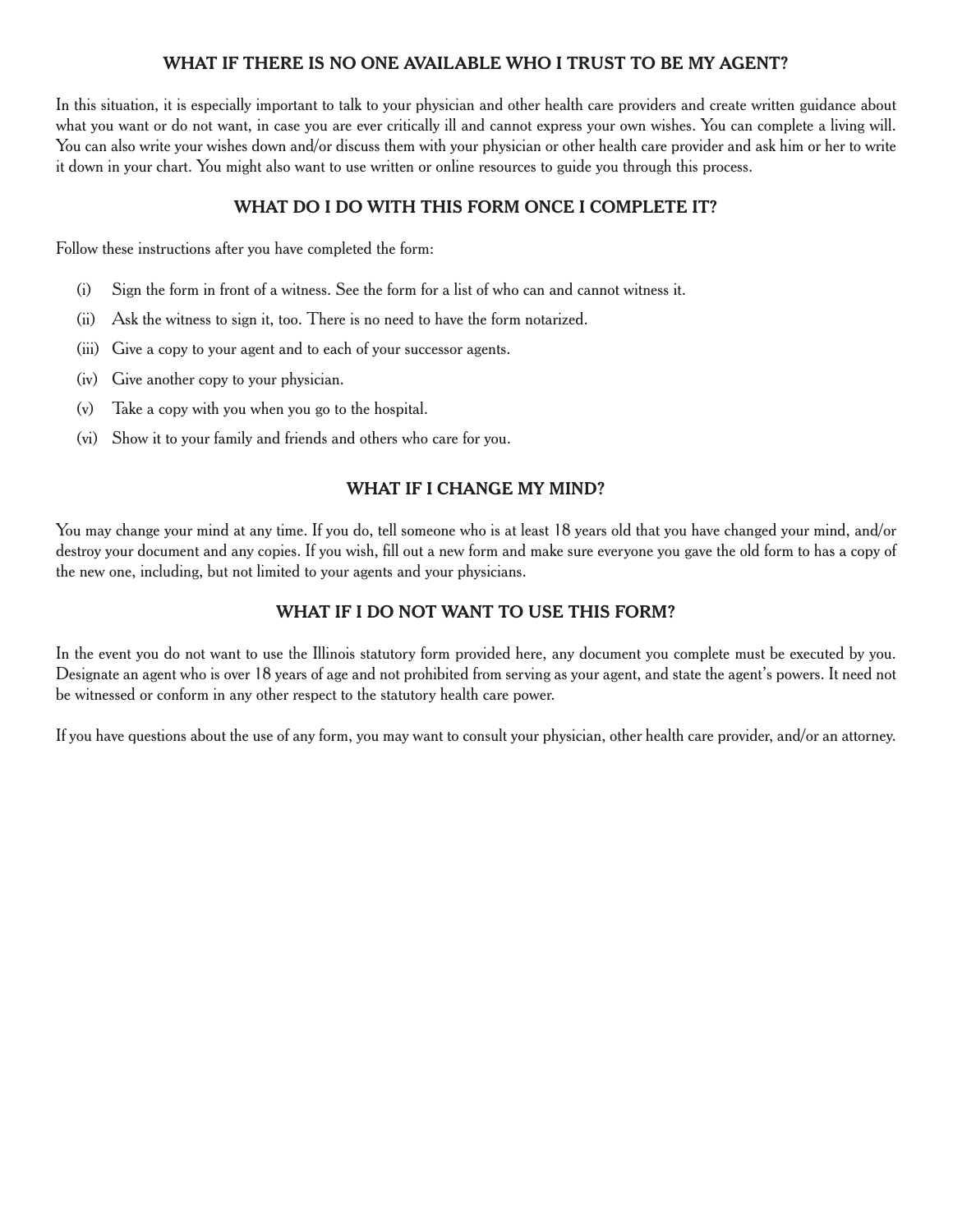

# Illinois Statutory Short Form Attorney for Health Care

# **MY POWER OF ATTORNEY FOR HEALTH CARE**

# **THIS POWER OF ATTORNEY REVOKES ALL PREVIOUS POWERS OF ATTORNEY FOR HEALTH CARE.**

My name (Print your full name): \_\_\_\_\_\_\_\_\_\_\_\_\_\_\_\_\_\_\_\_\_\_\_\_\_\_\_\_\_\_\_\_\_\_\_\_\_\_\_\_\_\_\_\_\_\_\_\_\_\_\_\_\_\_\_\_\_\_\_\_\_\_\_\_\_\_\_\_\_\_\_\_\_

 $M_{\rm V}$  address:

**I WANT THE FOLLOWING PERSON TO BE MY HEALTH CARE AGENT** (an agent is your personal representative under state and federal law):

 $(A<sub>gent</sub> name)$ 

(Agent address)

 $(A<sub>gent</sub> phone number)$ 

### **MY AGENT CAN MAKE HEALTH CARE DECISIONS FOR ME, INCLUDING:**

- (i) Deciding to accept, withdraw, or decline treatment for any physical or mental condition of mine, including life-and-death decisions.
- (ii) Agreeing to admit me to or discharge me from any hospital, home, or other institution, including a mental health facility.
- (iii) Having complete access to my medical and mental health records, and sharing them with others as needed, including after I die.
- (iv) Carrying out the plans I have already made, or, if I have not done so, making decisions about my body or remains, including organ, tissue, or whole body donation, autopsy, cremation, and burial.

The above grant of power is intended to be as broad as possible so that my agent will have the authority to make any decision I could make to obtain or terminate any type of health care, including withdrawal of nutrition and hydration and other life-sustaining measures.

### I AUTHORIZE MY AGENT TO: (Please check only one box; if more than one box or no boxes are checked, the **directive in the first box below shall be implemented.)**

- ❑ Make decisions for me only when I cannot make them for myself. The physician(s) taking care of me will determine when I lack this ability.
- ❑ Make decisions for me starting now and continue after I am no longer able to make them for myself. While I am still able to make my own decisions, I can still do so if I want to.

### **LIFE-SUSTAINING TREATMENTS**

The subject of life-sustaining treatment is of particular importance. Life-sustaining treatments may include tube feedings or fluids through a tube, breathing machines, and CPR. In general, in making decisions concerning life-sustaining treatment, your agent is instructed to consider the relief of suffering, the quality as well as the possible extension of your life, and your previously expressed wishes. Your agent will weigh the burdens versus benefits of proposed treatments in making decisions on your behalf.